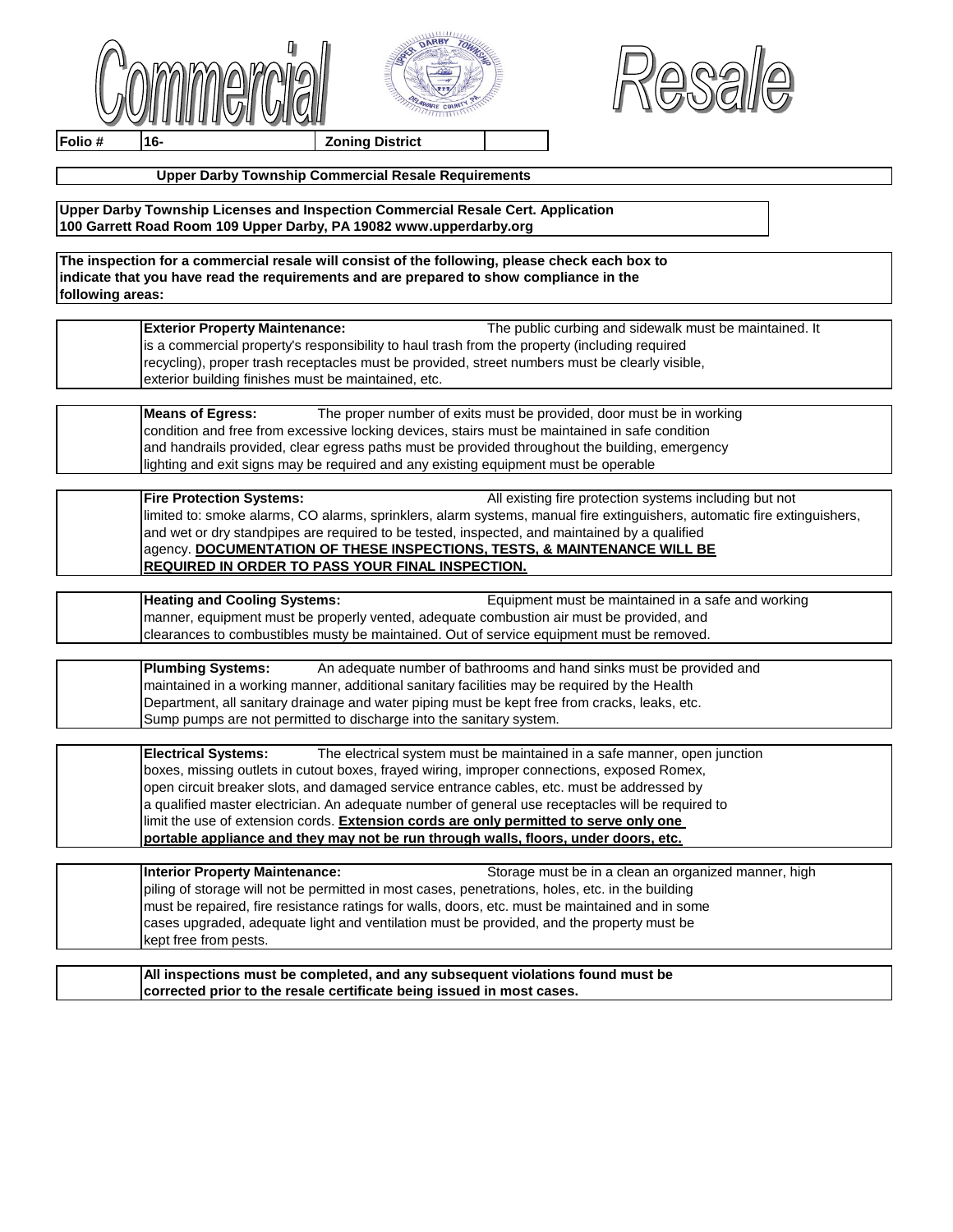





| Address of property being sold                                   |  |        |                  |                                             |           |                      |
|------------------------------------------------------------------|--|--------|------------------|---------------------------------------------|-----------|----------------------|
| <b>Agent's Name &amp; Company</b>                                |  |        |                  | Phone #                                     |           |                      |
| <b>Agent's Address</b>                                           |  | City   |                  |                                             | St. & Zip |                      |
| <b>Agent's E Mail</b>                                            |  | Fax #  |                  |                                             |           |                      |
| <b>Seller</b>                                                    |  |        | Phone #          |                                             |           |                      |
| <b>Seller's Address</b>                                          |  | City   |                  |                                             | St. & Zip |                      |
| <b>Seller's E Mail</b>                                           |  | Fax #  |                  |                                             |           |                      |
| <b>Buyer</b>                                                     |  |        | Phone #          |                                             |           |                      |
| <b>Buyer's Address</b>                                           |  | City   |                  |                                             | St. & Zip |                      |
| <b>Buyer's E Mail</b>                                            |  | Fax #  |                  |                                             |           |                      |
|                                                                  |  |        |                  |                                             |           |                      |
| What are the current uses in this building?                      |  |        |                  |                                             |           |                      |
| What will the building be used as?                               |  |        |                  |                                             |           |                      |
| Will any materials be warehoused on site                         |  | Y or N | If yes, where    |                                             |           |                      |
| Does this building have residential units                        |  | Y or N |                  | If yes, then all units must have up-to-date |           |                      |
| rental licenses from the Health Department.                      |  |        |                  |                                             |           |                      |
| Will any renovations be done or any signs installed or changed   |  |        |                  | Y or N                                      |           | If, Yes then permits |
| will be required, and please describe the work to be done:       |  |        |                  |                                             |           |                      |
|                                                                  |  |        |                  |                                             |           |                      |
|                                                                  |  |        |                  |                                             |           |                      |
|                                                                  |  |        |                  |                                             |           |                      |
| Please list the names of all businesses located at this property |  |        |                  |                                             |           |                      |
|                                                                  |  |        |                  |                                             |           |                      |
|                                                                  |  |        |                  |                                             |           |                      |
|                                                                  |  | Y or N |                  |                                             |           |                      |
| Will you be using a basement area                                |  |        | If yes, what for |                                             |           |                      |
| What is the square footage of the basement area                  |  |        |                  | <b>How many exits</b>                       |           |                      |
| <b>How many bathrooms</b>                                        |  |        |                  |                                             |           |                      |
| Will you be using a first floor area                             |  | Y or N | If yes, what for |                                             |           |                      |
| What is the square footage of the 1st floor area                 |  |        |                  | How many exits                              |           |                      |
| <b>How many bathrooms</b>                                        |  |        |                  |                                             |           |                      |
|                                                                  |  |        |                  |                                             |           |                      |
| Will you be using a second floor area                            |  |        | If yes, what for |                                             |           |                      |
| What is the square footage of the 2nd floor area                 |  |        |                  | <b>How many exits</b>                       |           |                      |
| <b>How many bathrooms</b>                                        |  |        |                  |                                             |           |                      |
| Will you be using a third floor area                             |  | Y or N | If yes, what for |                                             |           |                      |
| What is the square footage of the 3rd floor area                 |  |        |                  | <b>How many exits</b>                       |           |                      |
| <b>How many bathrooms</b>                                        |  |        |                  |                                             |           |                      |
|                                                                  |  |        |                  |                                             |           |                      |
| Will you be using a fourth floor area                            |  |        | If yes, what for |                                             |           |                      |
| What is the square footage of the 4th floor area                 |  |        |                  | How many exits                              |           |                      |
| How many bathrooms                                               |  |        |                  |                                             |           |                      |